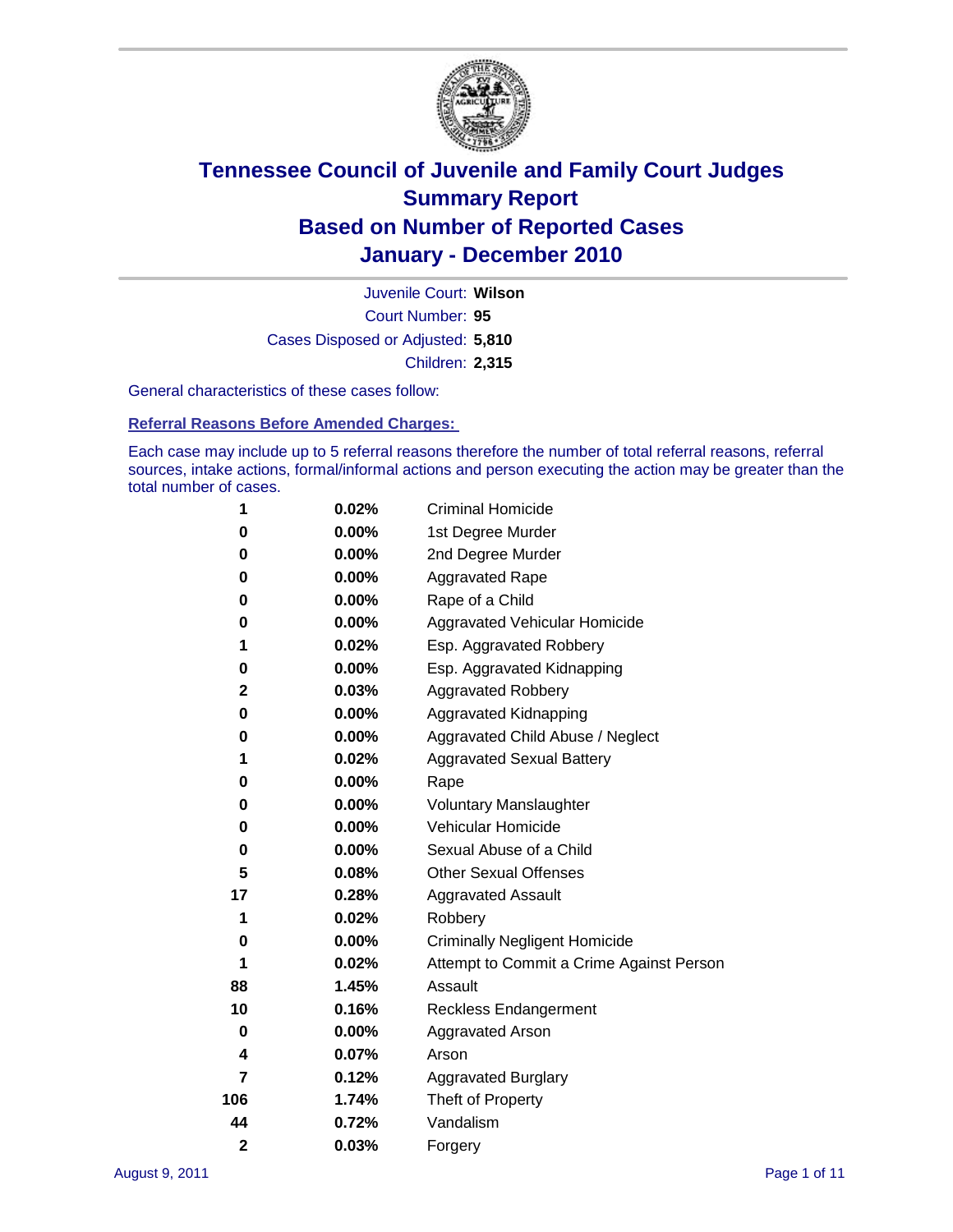

Court Number: **95** Juvenile Court: **Wilson** Cases Disposed or Adjusted: **5,810** Children: **2,315**

#### **Referral Reasons Before Amended Charges:**

Each case may include up to 5 referral reasons therefore the number of total referral reasons, referral sources, intake actions, formal/informal actions and person executing the action may be greater than the total number of cases.

| $\pmb{0}$    | 0.00%    | <b>Worthless Checks</b>                                     |
|--------------|----------|-------------------------------------------------------------|
| 3            | 0.05%    | Illegal Possession / Fraudulent Use of Credit / Debit Cards |
| 7            | 0.12%    | <b>Burglary</b>                                             |
| 6            | 0.10%    | Unauthorized Use of a Vehicle                               |
| $\pmb{0}$    | $0.00\%$ | <b>Cruelty to Animals</b>                                   |
| 3            | 0.05%    | Sale of Controlled Substances                               |
| 40           | 0.66%    | <b>Other Drug Offenses</b>                                  |
| 102          | 1.68%    | Possession of Controlled Substances                         |
| 3            | 0.05%    | <b>Criminal Attempt</b>                                     |
| 4            | 0.07%    | Carrying Weapons on School Property                         |
| 21           | 0.35%    | Unlawful Carrying / Possession of a Weapon                  |
| 14           | 0.23%    | <b>Evading Arrest</b>                                       |
| 9            | 0.15%    | Escape                                                      |
| 0            | 0.00%    | Driving Under Influence (DUI)                               |
| 47           | 0.77%    | Possession / Consumption of Alcohol                         |
| 13           | 0.21%    | Resisting Stop, Frisk, Halt, Arrest or Search               |
| 1            | 0.02%    | <b>Aggravated Criminal Trespass</b>                         |
| 5            | 0.08%    | Harassment                                                  |
| $\mathbf 2$  | 0.03%    | Failure to Appear                                           |
| 1            | 0.02%    | Filing a False Police Report                                |
| $\bf{0}$     | 0.00%    | Criminal Impersonation                                      |
| 94           | 1.55%    | <b>Disorderly Conduct</b>                                   |
| 14           | 0.23%    | <b>Criminal Trespass</b>                                    |
| 17           | 0.28%    | <b>Public Intoxication</b>                                  |
| $\mathbf 0$  | $0.00\%$ | Gambling                                                    |
| 38           | 0.62%    | <b>Traffic</b>                                              |
| $\mathbf{2}$ | 0.03%    | Local Ordinances                                            |
| 3            | 0.05%    | Violation of Wildlife Regulations                           |
| 358          | 5.89%    | Contempt of Court                                           |
| 84           | 1.38%    | Violation of Probation                                      |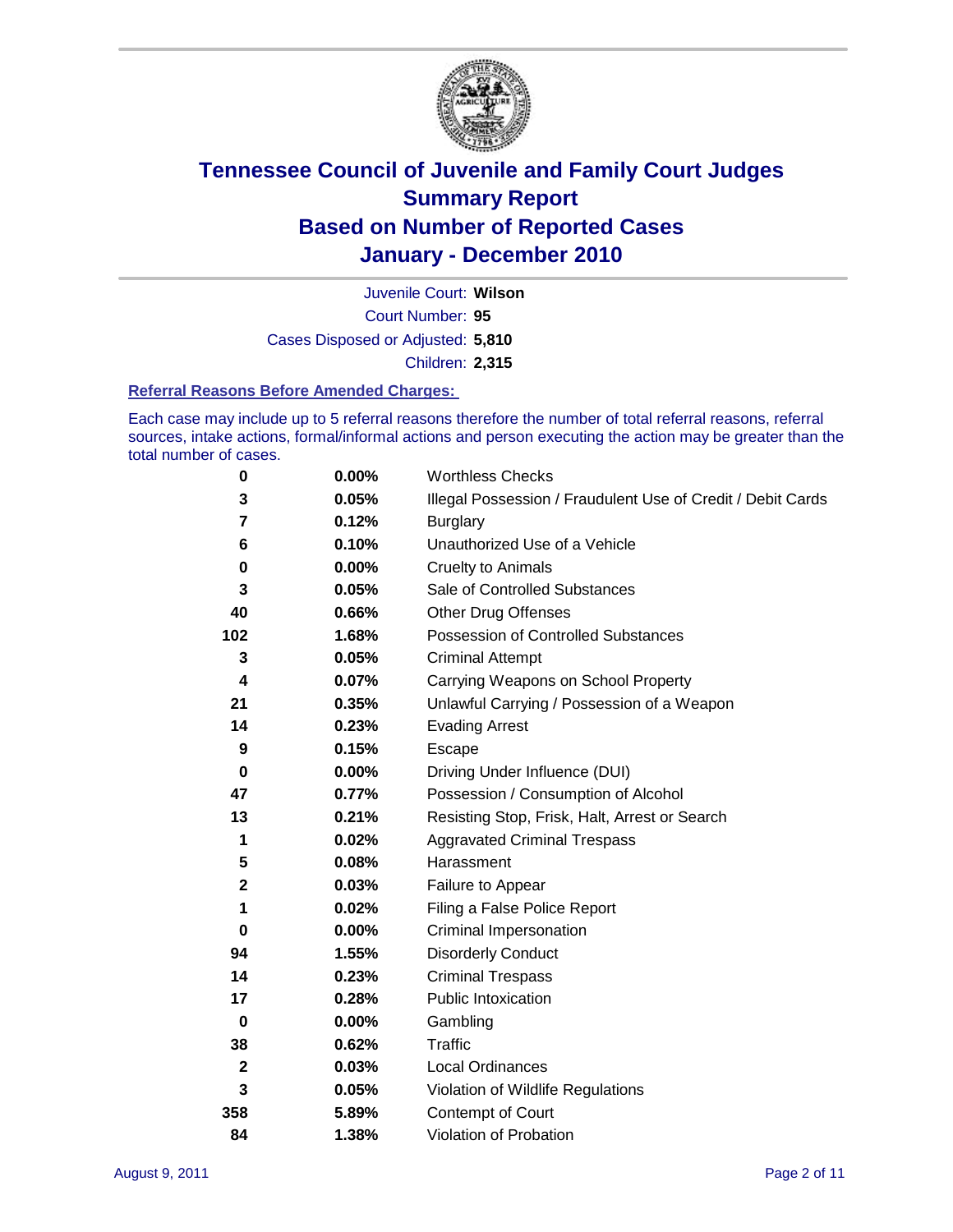

Court Number: **95** Juvenile Court: **Wilson** Cases Disposed or Adjusted: **5,810** Children: **2,315**

#### **Referral Reasons Before Amended Charges:**

Each case may include up to 5 referral reasons therefore the number of total referral reasons, referral sources, intake actions, formal/informal actions and person executing the action may be greater than the total number of cases.

| 22           | 0.36%    | <b>Violation of Aftercare</b>          |
|--------------|----------|----------------------------------------|
| 73           | 1.20%    | Unruly Behavior                        |
| 192          | 3.16%    | Truancy                                |
| 37           | 0.61%    | In-State Runaway                       |
| $\mathbf{2}$ | 0.03%    | Out-of-State Runaway                   |
| 133          | 2.19%    | Possession of Tobacco Products         |
| 18           | 0.30%    | Violation of a Valid Court Order       |
| 26           | 0.43%    | <b>Violation of Curfew</b>             |
| $\mathbf 0$  | 0.00%    | <b>Sexually Abused Child</b>           |
| $\bf{0}$     | 0.00%    | <b>Physically Abused Child</b>         |
| 251          | 4.13%    | Dependency / Neglect                   |
| 14           | 0.23%    | <b>Termination of Parental Rights</b>  |
| 0            | 0.00%    | <b>Violation of Pretrial Diversion</b> |
| 1            | 0.02%    | Violation of Informal Adjustment       |
| 2,485        | 40.86%   | <b>Judicial Review</b>                 |
| 17           | 0.28%    | <b>Administrative Review</b>           |
| 198          | 3.26%    | <b>Foster Care Review</b>              |
| 79           | 1.30%    | Custody                                |
| 70           | 1.15%    | Visitation                             |
| 146          | 2.40%    | Paternity / Legitimation               |
| 478          | 7.86%    | <b>Child Support</b>                   |
| 106          | 1.74%    | <b>Request for Medical Treatment</b>   |
| 0            | $0.00\%$ | <b>Consent to Marry</b>                |
| 552          | 9.08%    | Other                                  |
| 6,081        | 100.00%  | <b>Total Referrals</b>                 |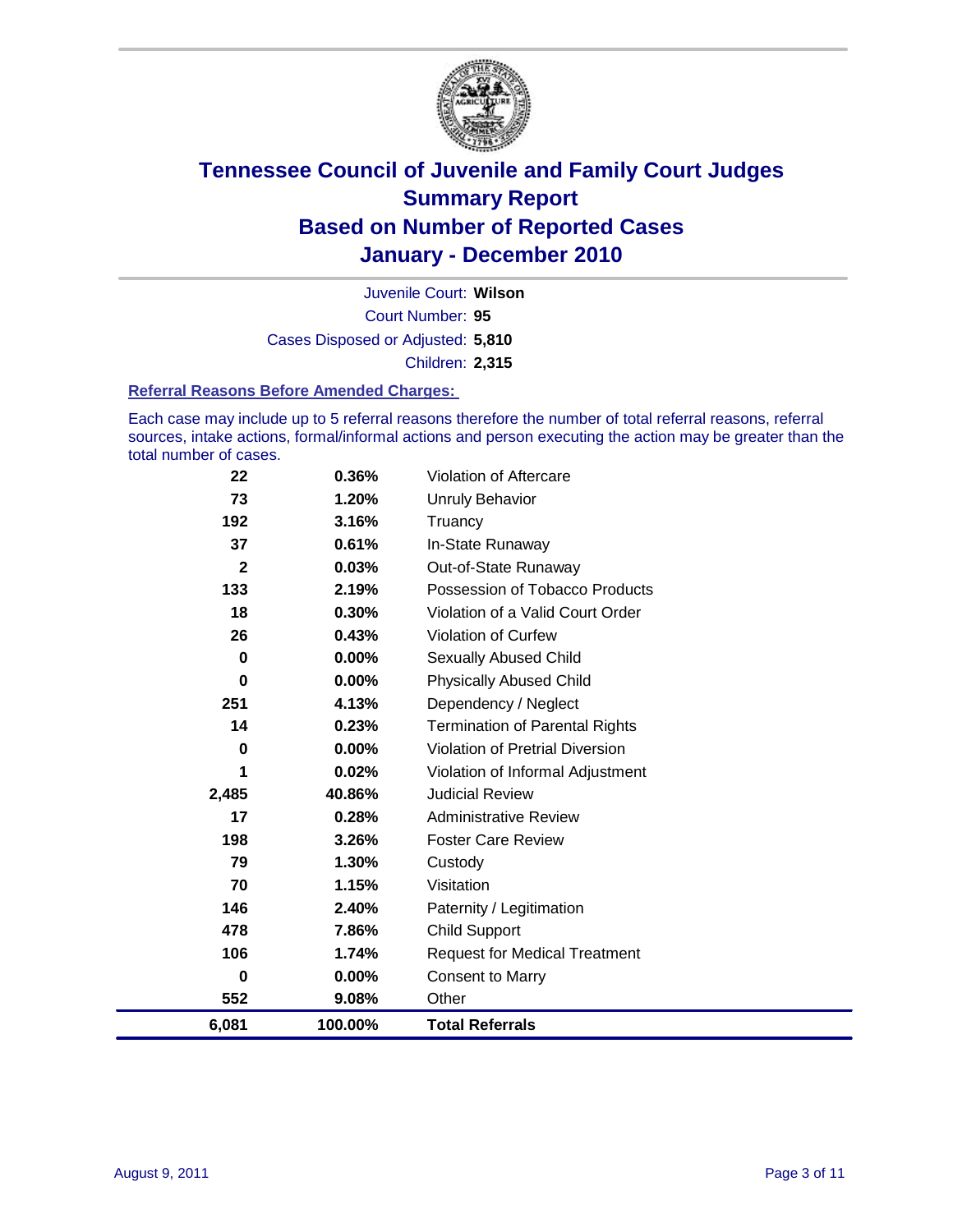

| Juvenile Court: Wilson     |                                   |                                   |  |  |
|----------------------------|-----------------------------------|-----------------------------------|--|--|
|                            | Court Number: 95                  |                                   |  |  |
|                            | Cases Disposed or Adjusted: 5,810 |                                   |  |  |
|                            | <b>Children: 2,315</b>            |                                   |  |  |
| <b>Referral Sources: 1</b> |                                   |                                   |  |  |
| 872                        | 14.34%                            | <b>Law Enforcement</b>            |  |  |
| 470                        | 7.73%                             | Parents                           |  |  |
| 87                         | 1.43%                             | <b>Relatives</b>                  |  |  |
| 95                         | 1.56%                             | Self                              |  |  |
| 548                        | 9.01%                             | School                            |  |  |
| 0                          | 0.00%                             | <b>CSA</b>                        |  |  |
| 732                        | 12.04%                            | <b>DCS</b>                        |  |  |
| 5                          | 0.08%                             | <b>Other State Department</b>     |  |  |
| 2,010                      | 33.05%                            | <b>District Attorney's Office</b> |  |  |
| 245                        | 4.03%                             | <b>Court Staff</b>                |  |  |
| $\bf{0}$                   | $0.00\%$                          | Social Agency                     |  |  |
| 26                         | 0.43%                             | <b>Other Court</b>                |  |  |
| 59                         | 0.97%                             | Victim                            |  |  |
| $\mathbf{2}$               | 0.03%                             | Child & Parent                    |  |  |
| 0                          | $0.00\%$                          | Hospital                          |  |  |
| $\bf{0}$                   | 0.00%                             | Unknown                           |  |  |
| 930                        | 15.29%                            | Other                             |  |  |
| 6,081                      | 100.00%                           | <b>Total Referral Sources</b>     |  |  |
|                            |                                   |                                   |  |  |

### **Age of Child at Referral: 2**

| 2,315 | 100.00% | <b>Total Child Count</b> |
|-------|---------|--------------------------|
| 0     | 0.00%   | <b>Unknown</b>           |
| 327   | 14.13%  | Ages 19 and Over         |
| 327   | 14.13%  | Ages 17 through 18       |
| 451   | 19.48%  | Ages 15 through 16       |
| 220   | 9.50%   | Ages 13 through 14       |
| 94    | 4.06%   | Ages 11 through 12       |
| 896   | 38.70%  | Ages 10 and Under        |
|       |         |                          |

<sup>1</sup> If different than number of Referral Reasons (6081), verify accuracy of your court's data.

<sup>2</sup> One child could be counted in multiple categories, verify accuracy of your court's data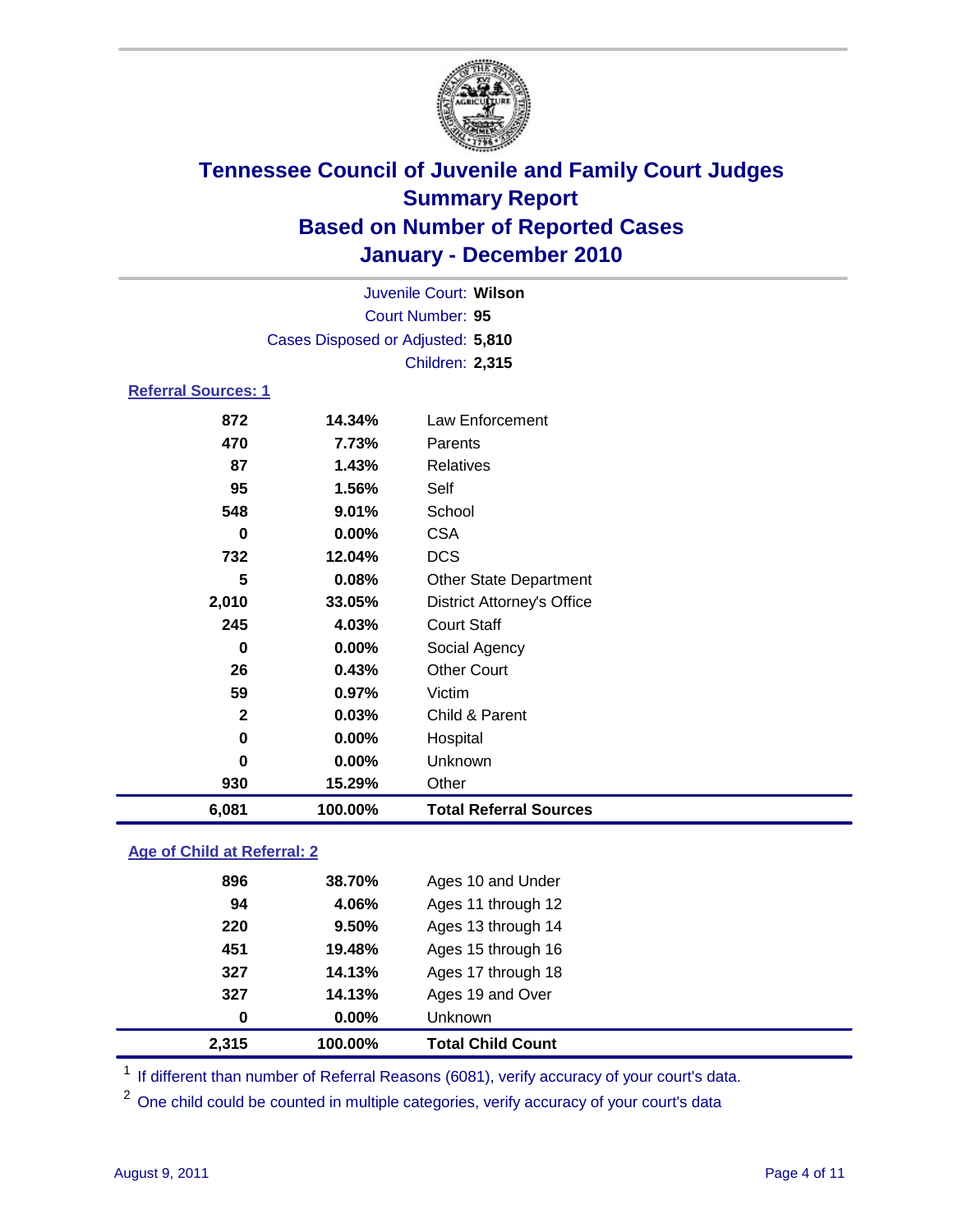

| Juvenile Court: Wilson                  |                                   |                          |  |  |
|-----------------------------------------|-----------------------------------|--------------------------|--|--|
|                                         | Court Number: 95                  |                          |  |  |
|                                         | Cases Disposed or Adjusted: 5,810 |                          |  |  |
|                                         |                                   | <b>Children: 2,315</b>   |  |  |
| Sex of Child: 1                         |                                   |                          |  |  |
| 1,572                                   | 67.90%                            | Male                     |  |  |
| 738                                     | 31.88%                            | Female                   |  |  |
| 5                                       | 0.22%                             | Unknown                  |  |  |
| 2,315                                   | 100.00%                           | <b>Total Child Count</b> |  |  |
| Race of Child: 1                        |                                   |                          |  |  |
| 1,683                                   | 72.70%                            | White                    |  |  |
| 467                                     | 20.17%                            | African American         |  |  |
| $\mathbf{2}$                            | 0.09%                             | Native American          |  |  |
| 6                                       | 0.26%                             | Asian                    |  |  |
| 15                                      | 0.65%                             | Mixed                    |  |  |
| 142                                     | 6.13%                             | Unknown                  |  |  |
| 2,315                                   | 100.00%                           | <b>Total Child Count</b> |  |  |
| <b>Hispanic Origin: 1</b>               |                                   |                          |  |  |
| 90                                      | 3.89%                             | Yes                      |  |  |
| 2,094                                   | 90.45%                            | <b>No</b>                |  |  |
| 131                                     | 5.66%                             | Unknown                  |  |  |
| 2,315                                   | 100.00%                           | <b>Total Child Count</b> |  |  |
| <b>School Enrollment of Children: 1</b> |                                   |                          |  |  |
| 967                                     | 41.77%                            | Yes                      |  |  |
| 1,339                                   | 57.84%                            | No                       |  |  |
| $\boldsymbol{9}$                        | 0.39%                             | Unknown                  |  |  |
| 2,315                                   | 100.00%                           | <b>Total Child Count</b> |  |  |

<sup>1</sup> One child could be counted in multiple categories, verify accuracy of your court's data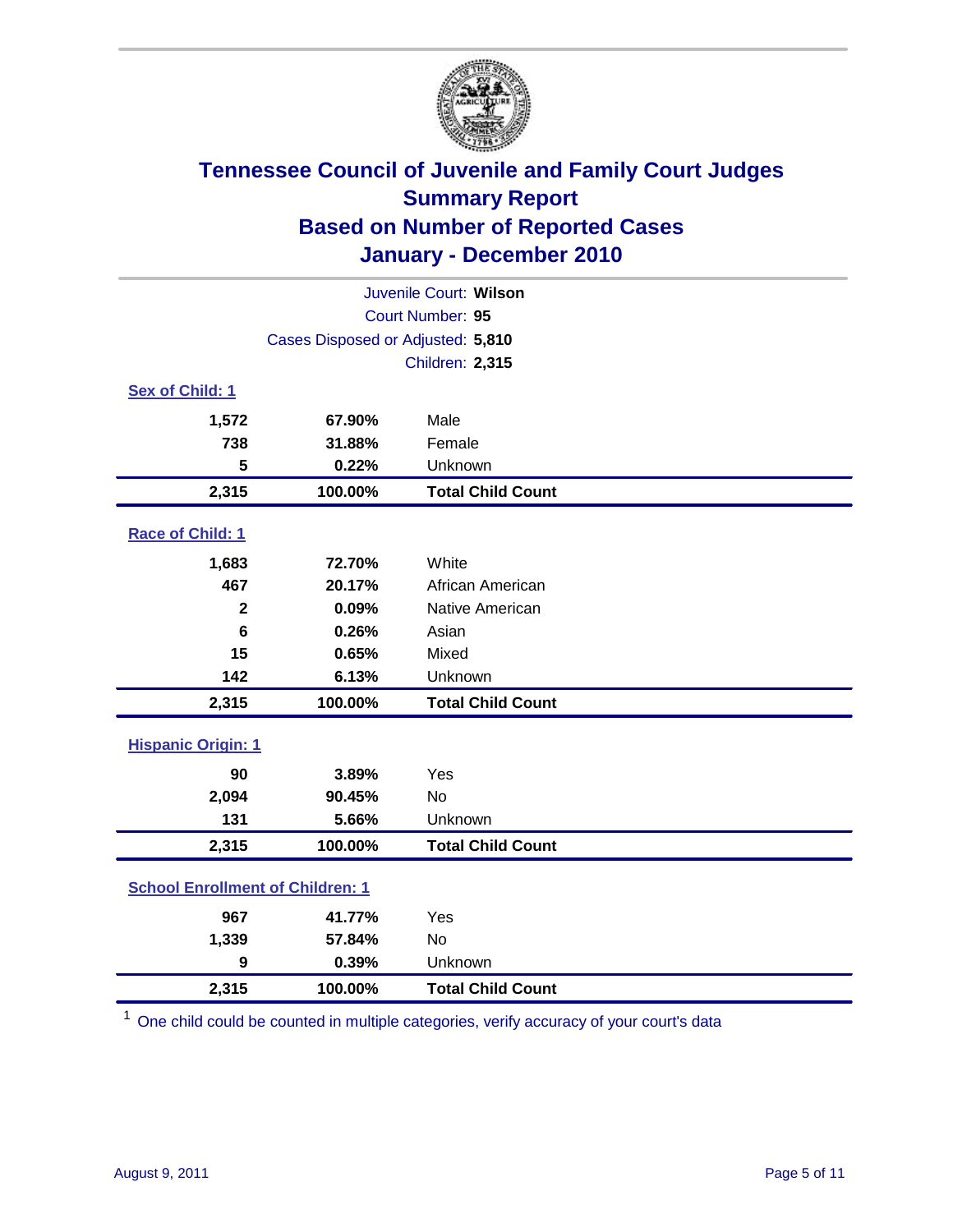

Court Number: **95** Juvenile Court: **Wilson** Cases Disposed or Adjusted: **5,810** Children: **2,315**

### **Living Arrangement of Child at Time of Referral: 1**

| 2,315 | 100.00%  | <b>Total Child Count</b>     |
|-------|----------|------------------------------|
| 4     | 0.17%    | Other                        |
| 13    | 0.56%    | <b>Unknown</b>               |
| 1,177 | 50.84%   | Independent                  |
| 0     | $0.00\%$ | In an Institution            |
| 0     | 0.00%    | In a Residential Center      |
| 6     | 0.26%    | In a Group Home              |
| 18    | 0.78%    | With Foster Family           |
| 3     | 0.13%    | <b>With Adoptive Parents</b> |
| 107   | 4.62%    | <b>With Relatives</b>        |
| 165   | 7.13%    | With Father                  |
| 647   | 27.95%   | With Mother                  |
| 20    | 0.86%    | With Mother and Stepfather   |
| 8     | 0.35%    | With Father and Stepmother   |
| 147   | 6.35%    | With Both Biological Parents |
|       |          |                              |

### **Type of Detention: 2**

| 5,810 | 100.00%  | <b>Total Detention Count</b> |
|-------|----------|------------------------------|
| 0     | $0.00\%$ | Other                        |
| 5,692 | 97.97%   | Does Not Apply               |
| 7     | 0.12%    | Unknown                      |
| 0     | 0.00%    | <b>Psychiatric Hospital</b>  |
| 0     | 0.00%    | Jail - No Separation         |
| 0     | $0.00\%$ | Jail - Partial Separation    |
| 0     | 0.00%    | Jail - Complete Separation   |
| 8     | 0.14%    | Juvenile Detention Facility  |
| 103   | 1.77%    | Non-Secure Placement         |
|       |          |                              |

<sup>1</sup> One child could be counted in multiple categories, verify accuracy of your court's data

<sup>2</sup> If different than number of Cases (5810) verify accuracy of your court's data.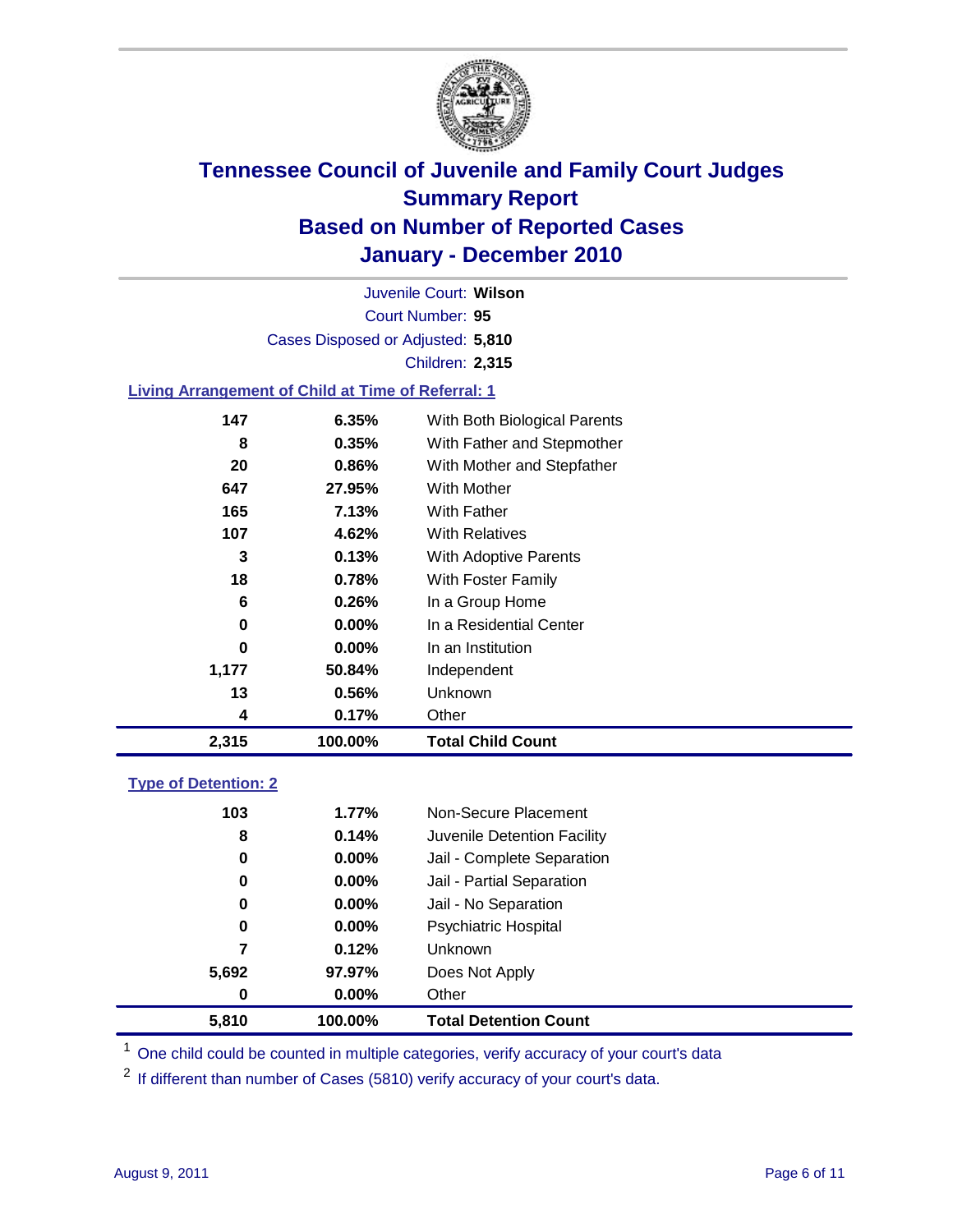

|                                                    | Juvenile Court: Wilson            |                                      |  |  |  |
|----------------------------------------------------|-----------------------------------|--------------------------------------|--|--|--|
|                                                    | Court Number: 95                  |                                      |  |  |  |
|                                                    | Cases Disposed or Adjusted: 5,810 |                                      |  |  |  |
|                                                    |                                   | <b>Children: 2,315</b>               |  |  |  |
| <b>Placement After Secure Detention Hearing: 1</b> |                                   |                                      |  |  |  |
| 70                                                 | 1.20%                             | Returned to Prior Living Arrangement |  |  |  |
| $\bf{0}$                                           | 0.00%                             | Juvenile Detention Facility          |  |  |  |
| $\bf{0}$                                           | 0.00%                             | Jail                                 |  |  |  |
| 0                                                  | 0.00%                             | Shelter / Group Home                 |  |  |  |
| 0                                                  | 0.00%                             | Foster Family Home                   |  |  |  |
| 0                                                  | 0.00%                             | Psychiatric Hospital                 |  |  |  |
| 5                                                  | 0.09%                             | Unknown                              |  |  |  |
| 5,735                                              | 98.71%                            | Does Not Apply                       |  |  |  |
| 0                                                  | $0.00\%$                          | Other                                |  |  |  |
| 5,810                                              | 100.00%                           | <b>Total Placement Count</b>         |  |  |  |
|                                                    |                                   |                                      |  |  |  |
| <b>Intake Actions: 2</b>                           |                                   |                                      |  |  |  |
| 4,059                                              | 66.75%                            | <b>Petition Filed</b>                |  |  |  |
| 227                                                | 3.73%                             | <b>Motion Filed</b>                  |  |  |  |
| 865                                                | 14.22%                            | <b>Citation Processed</b>            |  |  |  |
| 4                                                  | 0.07%                             | Notification of Paternity Processed  |  |  |  |
| 653                                                | 10.74%                            | Scheduling of Judicial Review        |  |  |  |
| 4                                                  | 0.07%                             | Scheduling of Administrative Review  |  |  |  |
| 183                                                | 3.01%                             | Scheduling of Foster Care Review     |  |  |  |
| 1                                                  | 0.02%                             | Unknown                              |  |  |  |
| 1                                                  | 0.02%                             | Does Not Apply                       |  |  |  |
| 84                                                 | 1.38%                             | Other                                |  |  |  |
| 6,081                                              | 100.00%                           | <b>Total Intake Count</b>            |  |  |  |

<sup>1</sup> If different than number of Cases (5810) verify accuracy of your court's data.

<sup>2</sup> If different than number of Referral Reasons (6081), verify accuracy of your court's data.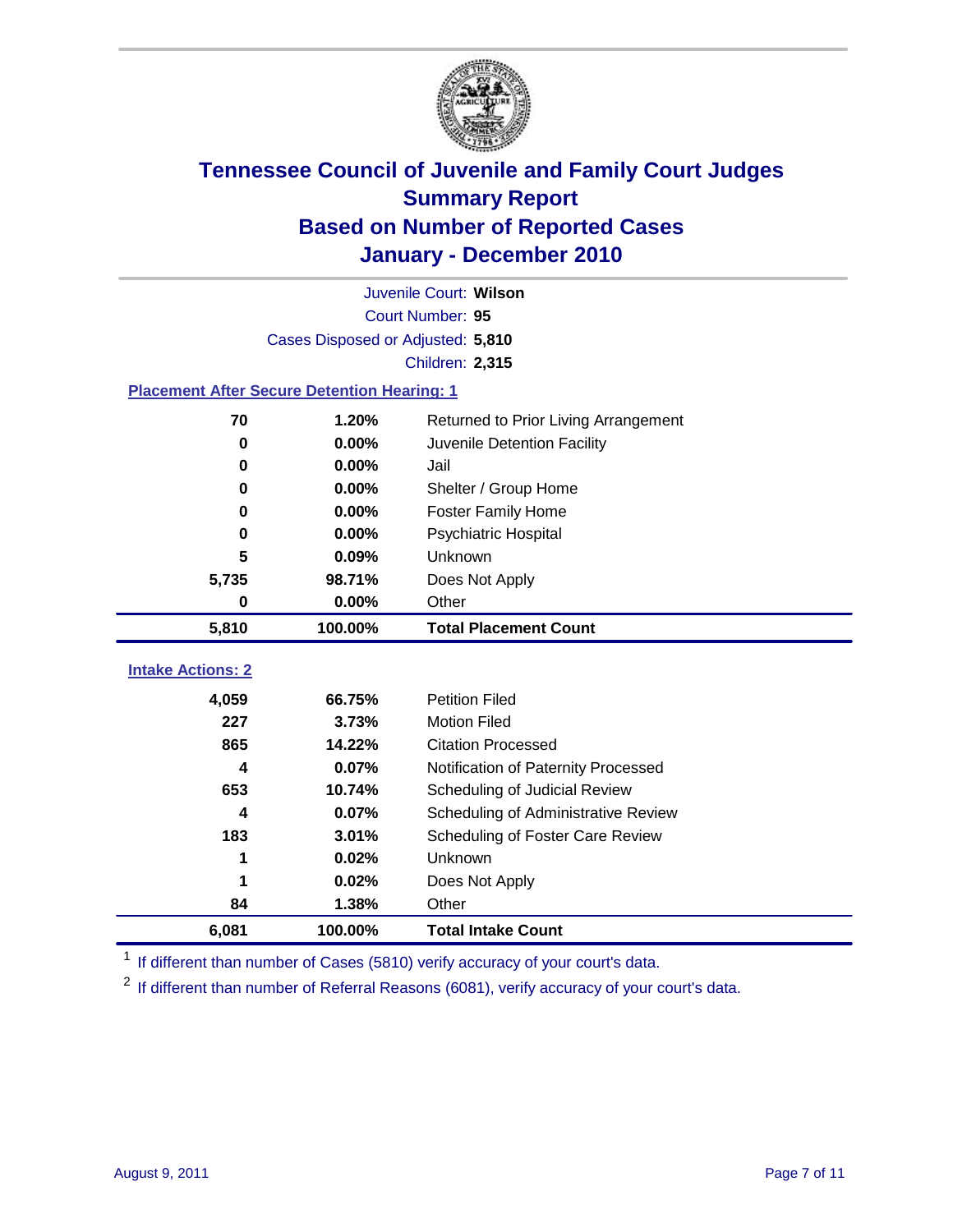

Court Number: **95** Juvenile Court: **Wilson** Cases Disposed or Adjusted: **5,810** Children: **2,315**

#### **Last Grade Completed by Child: 1**

| 59                                      | 2.55%   | Too Young for School     |  |
|-----------------------------------------|---------|--------------------------|--|
| 3                                       | 0.13%   | Preschool                |  |
| 27                                      | 1.17%   | Kindergarten             |  |
| 13                                      | 0.56%   | 1st Grade                |  |
| 21                                      | 0.91%   | 2nd Grade                |  |
| 20                                      | 0.86%   | 3rd Grade                |  |
| 19                                      | 0.82%   | 4th Grade                |  |
| 52                                      | 2.25%   | 5th Grade                |  |
| 55                                      | 2.38%   | 6th Grade                |  |
| 81                                      | 3.50%   | 7th Grade                |  |
| 120                                     | 5.18%   | 8th Grade                |  |
| 186                                     | 8.03%   | 9th Grade                |  |
| 187                                     | 8.08%   | 10th Grade               |  |
| 140                                     | 6.05%   | 11th Grade               |  |
| 473                                     | 20.43%  | 12th Grade               |  |
| 0                                       | 0.00%   | Non-Graded Special Ed    |  |
| $\mathbf 0$                             | 0.00%   | <b>GED</b>               |  |
| $\bf{0}$                                | 0.00%   | Graduated                |  |
| 92                                      | 3.97%   | Never Attended School    |  |
| 765                                     | 33.05%  | Unknown                  |  |
| $\mathbf 2$                             | 0.09%   | Other                    |  |
| 2,315                                   | 100.00% | <b>Total Child Count</b> |  |
| <b>Enrolled in Special Education: 1</b> |         |                          |  |

| 2,315                             | 100.00% | <b>Total Child Count</b> |  |  |
|-----------------------------------|---------|--------------------------|--|--|
| 194                               | 8.38%   | Unknown                  |  |  |
| 2,105                             | 90.93%  | No                       |  |  |
| 16                                | 0.69%   | Yes                      |  |  |
| _________________________________ |         |                          |  |  |

One child could be counted in multiple categories, verify accuracy of your court's data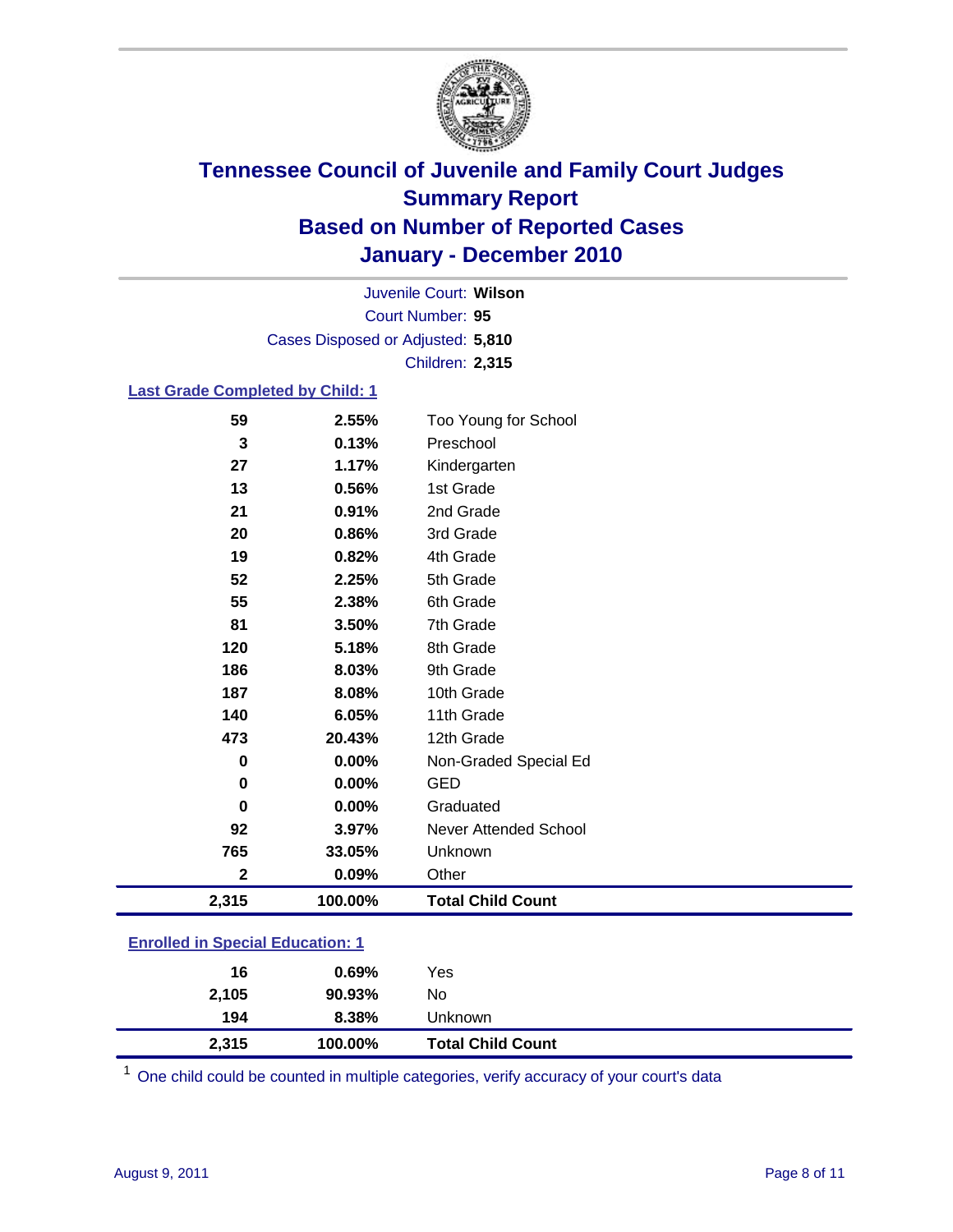

|                              | Juvenile Court: Wilson            |                           |  |  |  |
|------------------------------|-----------------------------------|---------------------------|--|--|--|
|                              | Court Number: 95                  |                           |  |  |  |
|                              | Cases Disposed or Adjusted: 5,810 |                           |  |  |  |
|                              | <b>Children: 2,315</b>            |                           |  |  |  |
| <b>Action Executed By: 1</b> |                                   |                           |  |  |  |
| 5,963                        | 98.06%                            | Judge                     |  |  |  |
| 3                            | 0.05%                             | Magistrate                |  |  |  |
| $112$                        | 1.84%                             | <b>YSO</b>                |  |  |  |
| 3                            | 0.05%                             | Other                     |  |  |  |
| 0                            | 0.00%                             | Unknown                   |  |  |  |
| 6,081                        | 100.00%                           | <b>Total Action Count</b> |  |  |  |

### **Formal / Informal Actions: 1**

| 374   | 6.15%    | <b>Dismissed</b>                                 |
|-------|----------|--------------------------------------------------|
| 94    | $1.55\%$ | Retired / Nolle Prosequi                         |
| 429   | 7.05%    | <b>Complaint Substantiated Delinquent</b>        |
| 324   | 5.33%    | <b>Complaint Substantiated Status Offender</b>   |
| 190   | 3.12%    | <b>Complaint Substantiated Dependent/Neglect</b> |
| 1     | 0.02%    | <b>Complaint Substantiated Abused</b>            |
| 0     | $0.00\%$ | <b>Complaint Substantiated Mentally III</b>      |
| 130   | 2.14%    | Informal Adjustment                              |
| 194   | 3.19%    | <b>Pretrial Diversion</b>                        |
| 7     | 0.12%    | <b>Transfer to Adult Court Hearing</b>           |
| 14    | 0.23%    | Charges Cleared by Transfer to Adult Court       |
| 807   | 13.27%   | <b>Special Proceeding</b>                        |
| 472   | 7.76%    | <b>Review Concluded</b>                          |
| 2,813 | 46.26%   | Case Held Open                                   |
| 232   | 3.82%    | Other                                            |
| 0     | $0.00\%$ | Unknown                                          |
| 6,081 | 100.00%  | <b>Total Action Count</b>                        |

<sup>1</sup> If different than number of Referral Reasons (6081), verify accuracy of your court's data.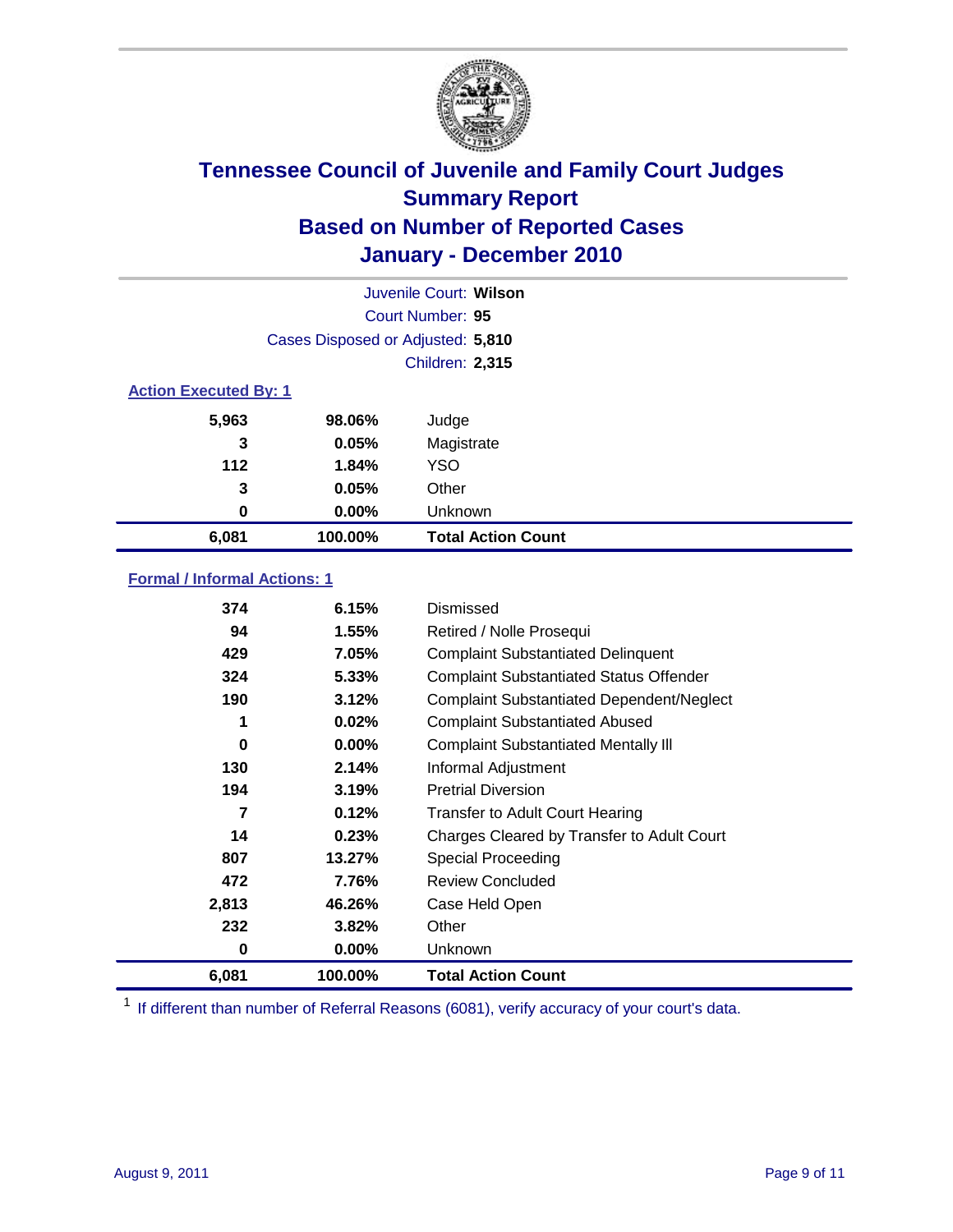

|                       |                                   | Juvenile Court: Wilson                                |
|-----------------------|-----------------------------------|-------------------------------------------------------|
|                       |                                   | Court Number: 95                                      |
|                       | Cases Disposed or Adjusted: 5,810 |                                                       |
|                       |                                   | <b>Children: 2,315</b>                                |
| <b>Case Outcomes:</b> |                                   | There can be multiple outcomes for one child or case. |
| 386                   | 4.89%                             | <b>Case Dismissed</b>                                 |
| 84                    | 1.07%                             | Case Retired or Nolle Prosequi                        |
| 95                    | 1.20%                             | Warned / Counseled                                    |
| 2,819                 | 35.74%                            | <b>Held Open For Review</b>                           |
| 78                    | 0.99%                             | Supervision / Probation to Juvenile Court             |
| 24                    | 0.30%                             | <b>Probation to Parents</b>                           |
| 0                     | 0.00%                             | Referral to Another Entity for Supervision / Service  |
| 5                     | 0.06%                             | Referred for Mental Health Counseling                 |
| 167                   | 2.12%                             | Referred for Alcohol and Drug Counseling              |
| 1                     | 0.01%                             | <b>Referred to Alternative School</b>                 |
| 0                     | 0.00%                             | Referred to Private Child Agency                      |
| 4                     | 0.05%                             | Referred to Defensive Driving School                  |
| 0                     | 0.00%                             | Referred to Alcohol Safety School                     |
| 12                    | 0.15%                             | Referred to Juvenile Court Education-Based Program    |
| 0                     | 0.00%                             | Driver's License Held Informally                      |
| 0                     | 0.00%                             | <b>Voluntary Placement with DMHMR</b>                 |
| 0                     | 0.00%                             | <b>Private Mental Health Placement</b>                |
| 0                     | 0.00%                             | <b>Private MR Placement</b>                           |
| 0                     | 0.00%                             | Placement with City/County Agency/Facility            |
| 30                    | 0.38%                             | Placement with Relative / Other Individual            |
| 375                   | 4.75%                             | Fine                                                  |
| 473                   | 6.00%                             | <b>Public Service</b>                                 |
| 32                    | 0.41%                             | Restitution                                           |
| 0                     | 0.00%                             | <b>Runaway Returned</b>                               |
| 299                   | 3.79%                             | No Contact Order                                      |
| 0                     | 0.00%                             | Injunction Other than No Contact Order                |
| 6                     | 0.08%                             | <b>House Arrest</b>                                   |
| 4                     | 0.05%                             | <b>Court Defined Curfew</b>                           |
| 0                     | 0.00%                             | Dismissed from Informal Adjustment                    |
| 0                     | 0.00%                             | <b>Dismissed from Pretrial Diversion</b>              |
| 1                     | 0.01%                             | Released from Probation                               |
| 18                    | 0.23%                             | <b>Transferred to Adult Court</b>                     |
| $\mathbf 0$           | $0.00\%$                          | <b>DMHMR Involuntary Commitment</b>                   |